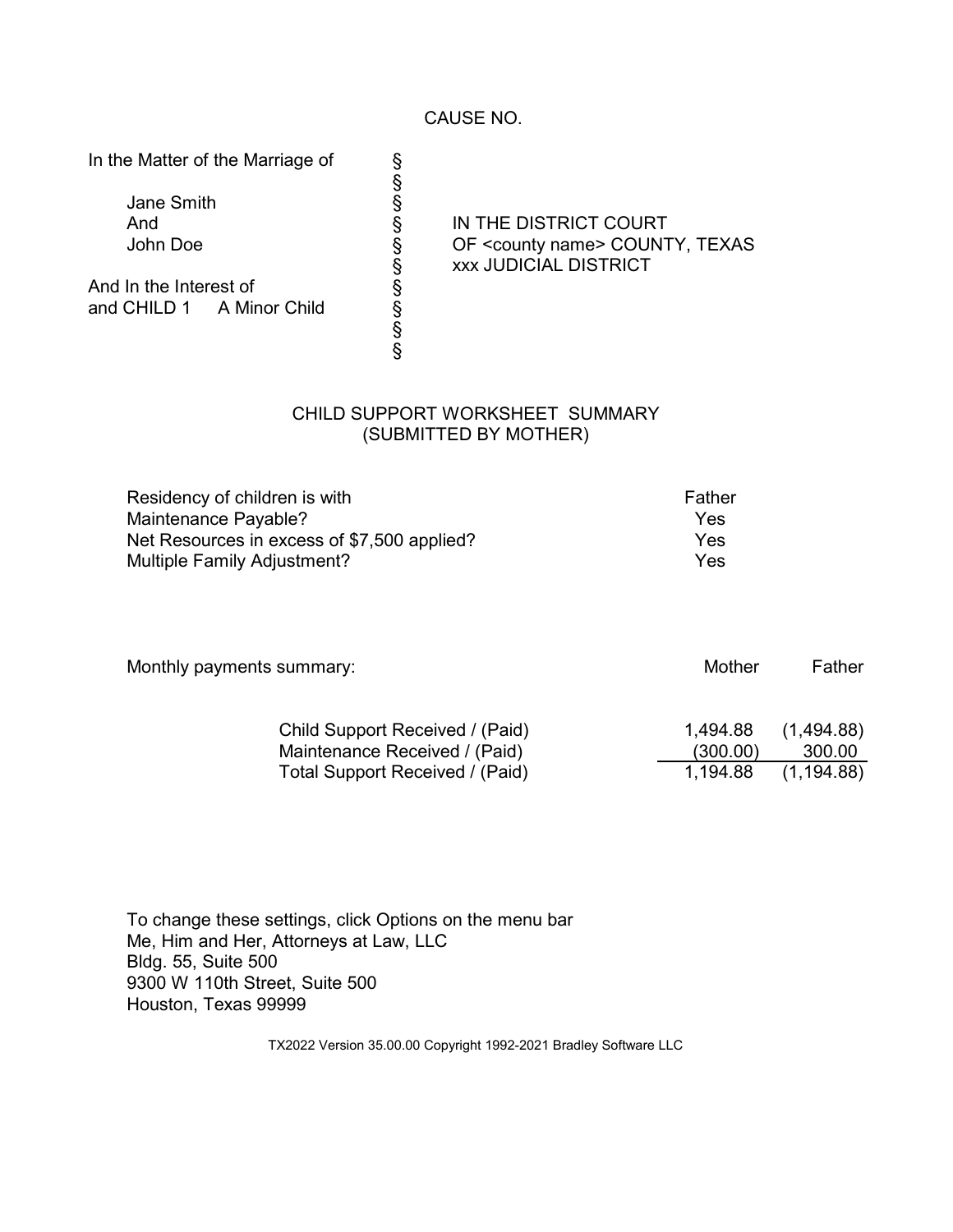| In the Matter of the Marriage of                                                                                |                                                           |                                                                             |                  |                     |
|-----------------------------------------------------------------------------------------------------------------|-----------------------------------------------------------|-----------------------------------------------------------------------------|------------------|---------------------|
| Jane Smith                                                                                                      | www.man.co.co.co.co.co.co.co                              |                                                                             |                  |                     |
| And                                                                                                             |                                                           | IN THE DISTRICT COURT                                                       |                  |                     |
| John Doe                                                                                                        |                                                           | OF <county name=""> COUNTY, TEXAS<br/><b>xxx JUDICIAL DISTRICT</b></county> |                  |                     |
| And In the Interest of                                                                                          |                                                           |                                                                             |                  |                     |
| and CHILD 1<br>A Minor Child                                                                                    |                                                           |                                                                             |                  |                     |
|                                                                                                                 |                                                           |                                                                             |                  |                     |
|                                                                                                                 | <b>CHILD SUPPORT CALCULATION</b><br>(SUBMITTED BY MOTHER) |                                                                             |                  |                     |
|                                                                                                                 |                                                           |                                                                             |                  | Mother<br>(Obligor) |
| <b>GROSS ANNUAL INCOMES:</b>                                                                                    |                                                           |                                                                             |                  | 126,913.36          |
| A. INCOME COMPUTATION<br>Monthly Gross Income:                                                                  | (S154.062)                                                |                                                                             |                  |                     |
| Wages                                                                                                           |                                                           |                                                                             | 5,000.00         |                     |
| Net Self Employment Income<br>Interest, Dividends                                                               |                                                           |                                                                             | 5,576.11<br>0.00 |                     |
| Net Rental Income                                                                                               |                                                           |                                                                             | 0.00             |                     |
| Other Taxable Income<br>Non-Taxable Income                                                                      |                                                           |                                                                             | 0.00<br>$0.00\,$ |                     |
| <b>Total Income</b>                                                                                             |                                                           | (S154.062(b))                                                               |                  | 10,576.11           |
| Less:<br>Federal income taxes                                                                                   |                                                           |                                                                             | (1,765.56)       |                     |
| Social Security taxes<br>State income tax                                                                       |                                                           |                                                                             | (806.39)<br>0.00 |                     |
| Union dues                                                                                                      |                                                           |                                                                             | (12.00)          |                     |
| Health Insurance Expense for Children or Cash Medical Support Ordered                                           |                                                           |                                                                             | 0.00<br>0.00     |                     |
| Other wage deductions<br><b>Total Deductions</b>                                                                |                                                           |                                                                             |                  | (2,583.95)          |
| Net Income                                                                                                      |                                                           |                                                                             |                  | 7,992.16            |
| B. (DISCRETIONARY) ADJUSTMENTS                                                                                  |                                                           | (S154.123)                                                                  |                  |                     |
| <b>Fringe Benefits</b><br>Cash flow from business or investments                                                |                                                           | (S154.123(10))                                                              | 0.00<br>0.00     |                     |
| Maintenance Rec'd (Paid) in this case                                                                           |                                                           | (S154.123(15))<br>(S154.123(8))                                             | 300.00           |                     |
| Maintenance Rec'd (Paid) other cases<br>Debts (including debt service payments)                                 |                                                           | (S154.123(8))                                                               | 0.00<br>0.00     |                     |
| Child support received by Obligor (Multiple Family Guidelines)                                                  |                                                           | (S154.123(10))<br>(S154.070)                                                | 250.00           |                     |
| <b>Total Adjustments to Income</b>                                                                              |                                                           |                                                                             |                  | 550.00              |
| C. Total Resources for child support                                                                            |                                                           |                                                                             |                  | 8.542.16            |
| Deduct net resources in excess of \$9,200 (IF APPLICABLE)<br><b>Net Resources for Child Support Calculation</b> |                                                           |                                                                             |                  | 0.00<br>8,542.16    |
|                                                                                                                 |                                                           |                                                                             |                  |                     |
| <b>D. COMPUTATION OF CHILD SUPPORT</b><br>Number of children                                                    |                                                           | (§154.125, et seq.)                                                         | 1                |                     |
| Other children supported by Obligor                                                                             |                                                           |                                                                             | 1                |                     |
| Applicable percentage<br><b>Calculated Child Support Amount</b>                                                 | Multiple Family Guidelines Apply                          |                                                                             | 17.50%           | 1,494.88            |
| <b>E. ADJUSTMENTS TO CHILD SUPPORT</b>                                                                          |                                                           |                                                                             |                  |                     |
| Add:<br>Health Insurance Reimbursement To Obligee                                                               |                                                           | (S154.123)                                                                  | 0.00             |                     |
| <b>Medical Support ordered</b>                                                                                  |                                                           | (S154.182(b)(3))                                                            | 0.00             |                     |
| Child care expenses of Obligee<br>Special or extraordinary expenses                                             |                                                           |                                                                             | 0.00<br>0.00     |                     |
| Post-secondary education expenses                                                                               |                                                           |                                                                             | 0.00             |                     |
| Attorney fees ordered as child support<br>Travel expenses for access or possession<br>Less:                     |                                                           |                                                                             | 0.00<br>0.00     |                     |
| Social Security benefits for child (Credit to Obligor)<br><b>Total Adjustments to Child Support</b>             |                                                           | (S154.133)                                                                  | $0.00\,$         | 0.00                |
|                                                                                                                 |                                                           |                                                                             |                  |                     |
| F. ADJUSTED CHILD SUPPORT PAYABLE BY MOTHER                                                                     |                                                           | (S154.062)                                                                  |                  | 1,494.88            |
| No. of Children<br>Monthly<br>Percent<br>1,494.88<br>1<br>17.50%                                                | Semi-monthly<br>747.44                                    | Weekly<br>Bi-weekly<br>689.94<br>344.97                                     |                  |                     |
|                                                                                                                 |                                                           |                                                                             |                  |                     |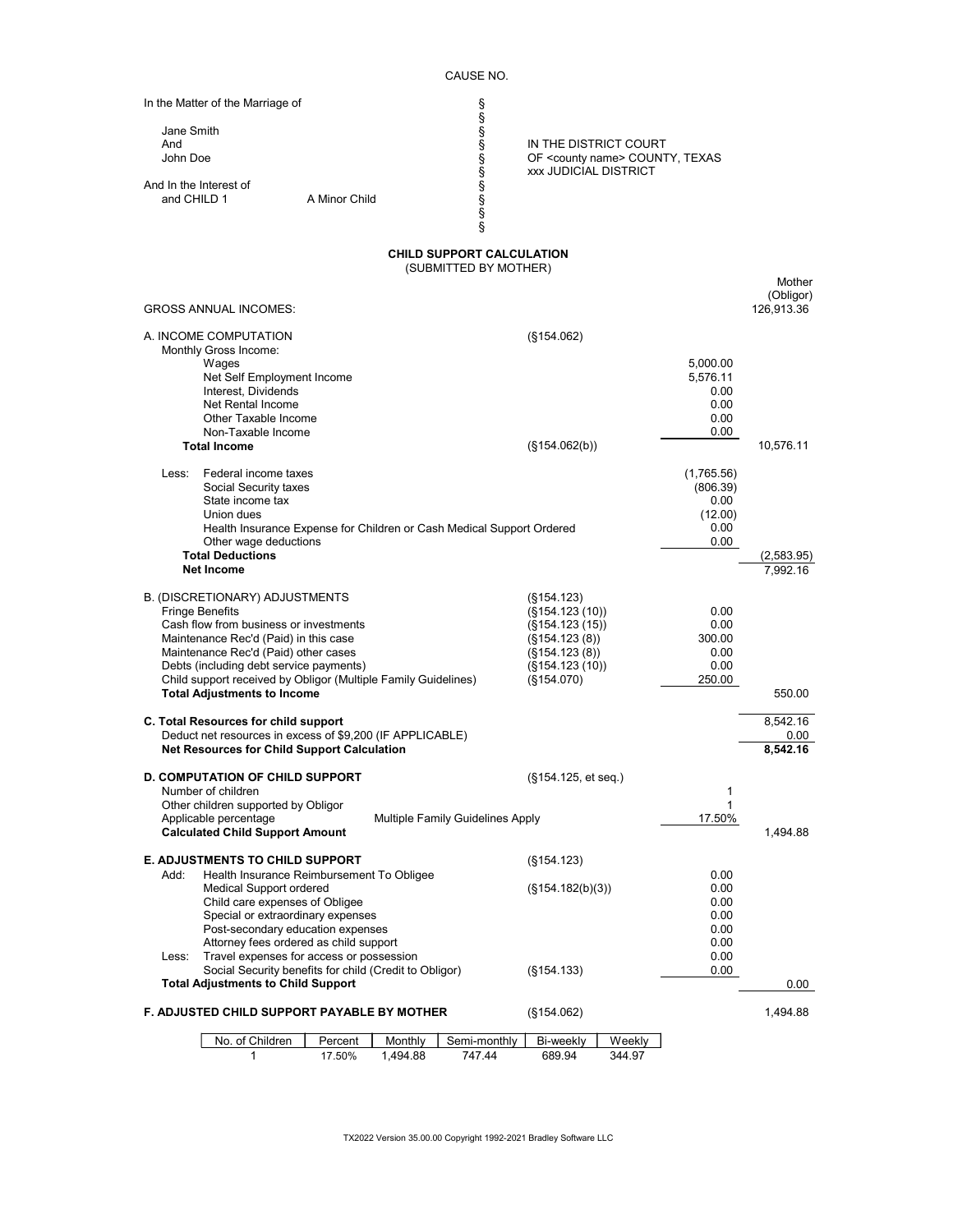## PRESENT VALUE OF PROJECTED CHILD SUPPORT AMOUNTS

| <b>Discount rate</b>                         |                  | 6.00% per annum |             |            |                     |            |             |         | Values calculated as of: |               | 1/19/22     |
|----------------------------------------------|------------------|-----------------|-------------|------------|---------------------|------------|-------------|---------|--------------------------|---------------|-------------|
| Children                                     | Each             | Supprt          | Number      | Father's   | Applicable          | Calculated | Additional  | Support | Payable                  | Total         | Present     |
| At                                           | Child's          | Months          | of Children | <b>Net</b> | Percent             | Support    | Support     | Amount  | for                      | Projected     | Value       |
| Mother's                                     | Age              | Left to 18      | Remaining   | Resources  | for CS              | Amount     | Adjustments | (month) | (months)                 | Obligation    |             |
|                                              | 0.0              | 0.0             |             |            |                     |            |             | 0       | 0.0                      |               |             |
|                                              | 0.0              | 0.0             | 0           |            |                     |            |             |         | 0.0                      |               | 0           |
|                                              | 0.0              | 0.0             | 0           |            |                     |            |             | 0       | 0.0                      |               |             |
|                                              | 0.0              | 0.0             | ŋ           |            |                     |            |             | 0       | 0.0                      |               |             |
|                                              | 0.0              | 0.0             | O           |            |                     |            |             | 0       | 0.0                      | 0             |             |
|                                              | 0.0 <sub>l</sub> | 0.0             | 0           |            |                     |            | 0           | 0       | 0.0                      | 0             | 0           |
|                                              |                  |                 |             |            | Total Months        |            |             |         | 0.0                      |               |             |
|                                              |                  |                 |             |            |                     |            |             |         |                          |               |             |
| <b>Total Child Support Payable by Father</b> |                  |                 |             |            |                     |            |             |         |                          |               | \$          |
| Children                                     | Each             | Supprt          | Number      | Mother's   | Applicable          | Calculated | Additional  | Support | Payable                  | Total         | Present     |
| At                                           | Child's          | <b>Months</b>   | of Children | <b>Net</b> | Percent             | Support    | Support     | Amount  | for                      | Projected     | Value       |
| Father's                                     | Age              | Left to 18      | Remaining   | Resources  | for CS              | Amount     | Adjustments | (month) | (months)                 | Obligation    |             |
| CHILD 1                                      | 11.6             | 77.4            |             | 8,292      | 17.50%              | 1,451      | 0           | 1,451   | 77.4                     | 112,252       | 92,902      |
|                                              | 0.0              | 0.0             | 0           |            |                     |            | O           | U       | 0.0                      |               | 0           |
|                                              | 0.0              | 0.0             | $\Omega$    |            |                     |            |             |         | 0.0                      |               |             |
|                                              | 0.0              | 0.0             | ŋ           |            |                     |            |             | 0       | 0.0                      |               |             |
|                                              | 0.0              | 0.0             |             |            |                     |            |             | 0       | 0.0                      | 0             |             |
|                                              | 0.0              | 0.0             | 0           |            |                     |            | 0           | 0       | 0.0                      | 0             | 0           |
|                                              |                  |                 |             |            | <b>Total Months</b> |            |             |         | 77.4                     |               |             |
| <b>Total Child Support Payable by Mother</b> |                  |                 |             |            |                     |            |             |         |                          | 112,252<br>\$ | 92,902<br>S |